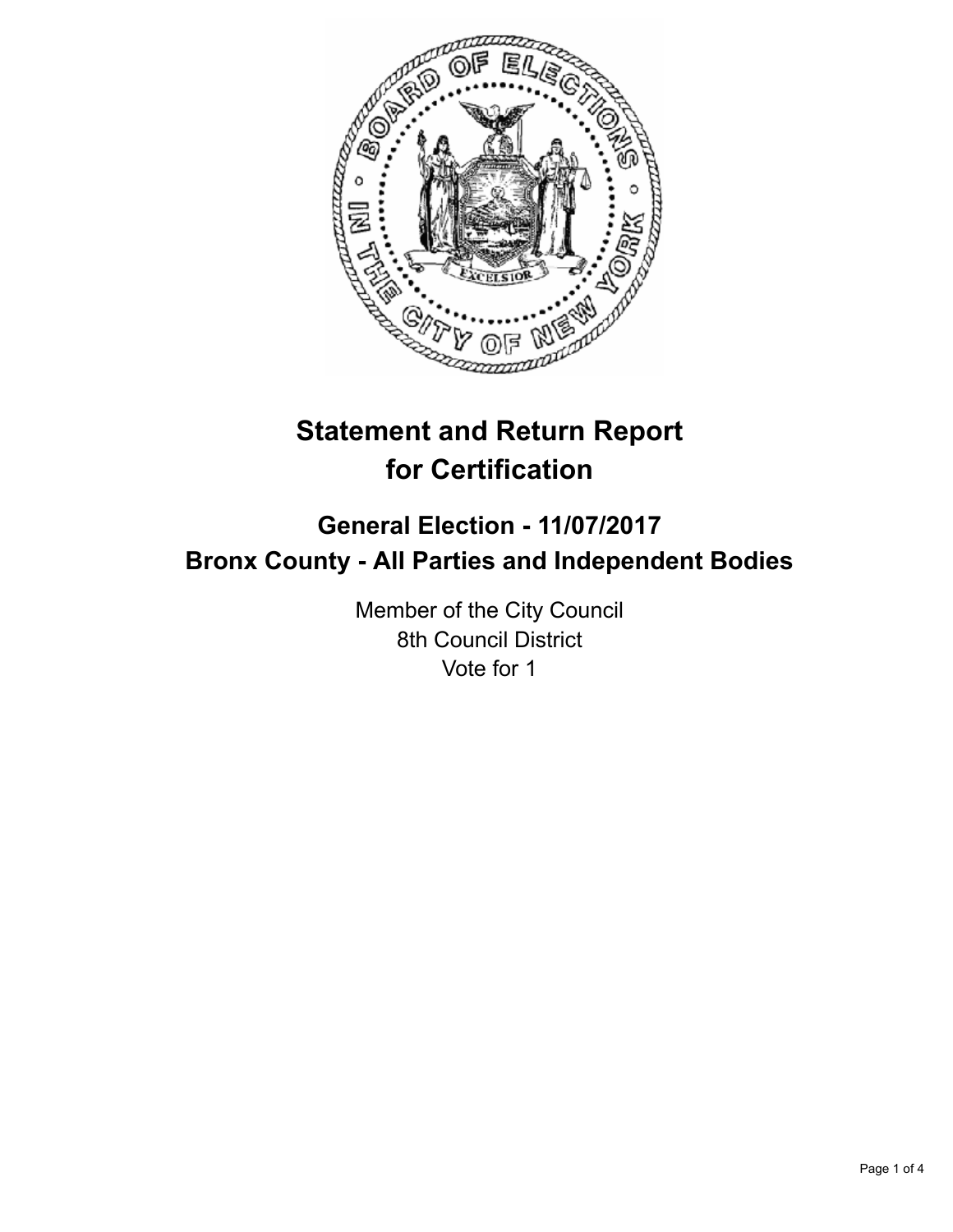

# **Assembly District 77**

| <b>PUBLIC COUNTER</b>                                    | 558 |
|----------------------------------------------------------|-----|
| MANUALLY COUNTED EMERGENCY                               | 0   |
| <b>ABSENTEE / MILITARY</b>                               | 16  |
| <b>AFFIDAVIT</b>                                         | 9   |
| <b>Total Ballots</b>                                     | 583 |
| Less - Inapplicable Federal/Special Presidential Ballots | 0   |
| <b>Total Applicable Ballots</b>                          | 583 |
| DIANA AYALA (DEMOCRATIC)                                 | 461 |
| DABY B. CARRERAS (REPUBLICAN)                            | 23  |
| LINDA ORTIZ (CONSERVATIVE)                               | 16  |
| DIANA AYALA (WORKING FAMILIES)                           | 20  |
| DABY B. CARRERAS (REFORM)                                | 4   |
| DABY B. CARRERAS (STOP DE BLASIO)                        | 0   |
| DABY B. CARRERAS (NO REZONING 4 EVER)                    | 0   |
| ALIYAH I WILLIAMS (WRITE-IN)                             | 1   |
| ANDREW J CONEN (WRITE-IN)                                | 1   |
| BERNANRD WILKERSON (WRITE-IN)                            | 1   |
| HANK NEWSOME (WRITE-IN)                                  | 1   |
| TRAVIS ST MARTHE (WRITE-IN)                              | 1   |
| <b>Total Votes</b>                                       | 529 |
| Unrecorded                                               | 54  |

#### **Assembly District 84**

| <b>PUBLIC COUNTER</b>                                    | 6,210          |
|----------------------------------------------------------|----------------|
| <b>MANUALLY COUNTED EMERGENCY</b>                        | 0              |
| <b>ABSENTEE / MILITARY</b>                               | 135            |
| <b>AFFIDAVIT</b>                                         | 104            |
| <b>Total Ballots</b>                                     | 6,449          |
| Less - Inapplicable Federal/Special Presidential Ballots | 0              |
| <b>Total Applicable Ballots</b>                          | 6,449          |
| DIANA AYALA (DEMOCRATIC)                                 | 5,138          |
| DABY B. CARRERAS (REPUBLICAN)                            | 229            |
| LINDA ORTIZ (CONSERVATIVE)                               | 183            |
| DIANA AYALA (WORKING FAMILIES)                           | 260            |
| DABY B. CARRERAS (REFORM)                                | 18             |
| DABY B. CARRERAS (STOP DE BLASIO)                        | 16             |
| DABY B. CARRERAS (NO REZONING 4 EVER)                    | 2              |
| CASSIUS ADEOYE JR. (WRITE-IN)                            | 1              |
| DENNIS OSWALDO (WRITE-IN)                                | 1              |
| HENRY A. GOMEZ (WRITE-IN)                                | 1              |
| <b>JESSY HAMILTON (WRITE-IN)</b>                         | 1              |
| MIRIAM GREEN (WRITE-IN)                                  | 1              |
| OSWALD DENIS (WRITE-IN)                                  | 1              |
| ROBERT J. RODRIGUEZ (WRITE-IN)                           | $\overline{2}$ |
| UNATTRIBUTABLE WRITE-IN (WRITE-IN)                       | 7              |
| <b>Total Votes</b>                                       | 5,861          |
| Unrecorded                                               | 588            |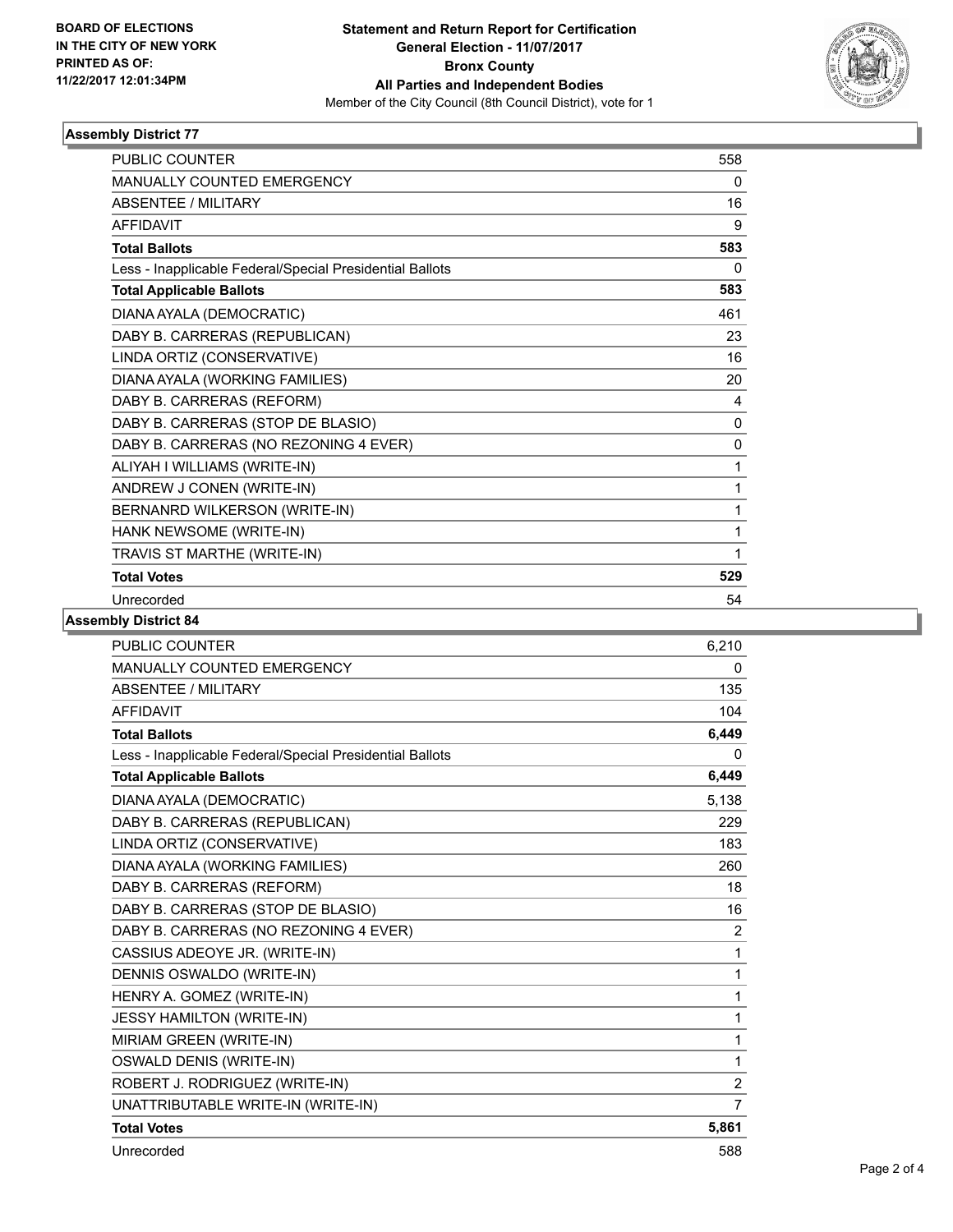

# **Assembly District 85**

| <b>PUBLIC COUNTER</b>                                    | 338      |
|----------------------------------------------------------|----------|
| <b>MANUALLY COUNTED EMERGENCY</b>                        | 0        |
| ABSENTEE / MILITARY                                      | 4        |
| <b>AFFIDAVIT</b>                                         | 5        |
| <b>Total Ballots</b>                                     | 347      |
| Less - Inapplicable Federal/Special Presidential Ballots | 0        |
| <b>Total Applicable Ballots</b>                          | 347      |
| DIANA AYALA (DEMOCRATIC)                                 | 266      |
| DABY B. CARRERAS (REPUBLICAN)                            | 14       |
| LINDA ORTIZ (CONSERVATIVE)                               | 9        |
| DIANA AYALA (WORKING FAMILIES)                           | 11       |
| DABY B. CARRERAS (REFORM)                                | 0        |
| DABY B. CARRERAS (STOP DE BLASIO)                        | $\Omega$ |
| DABY B. CARRERAS (NO REZONING 4 EVER)                    | $\Omega$ |
| <b>Total Votes</b>                                       | 300      |
| Unrecorded                                               | 47       |